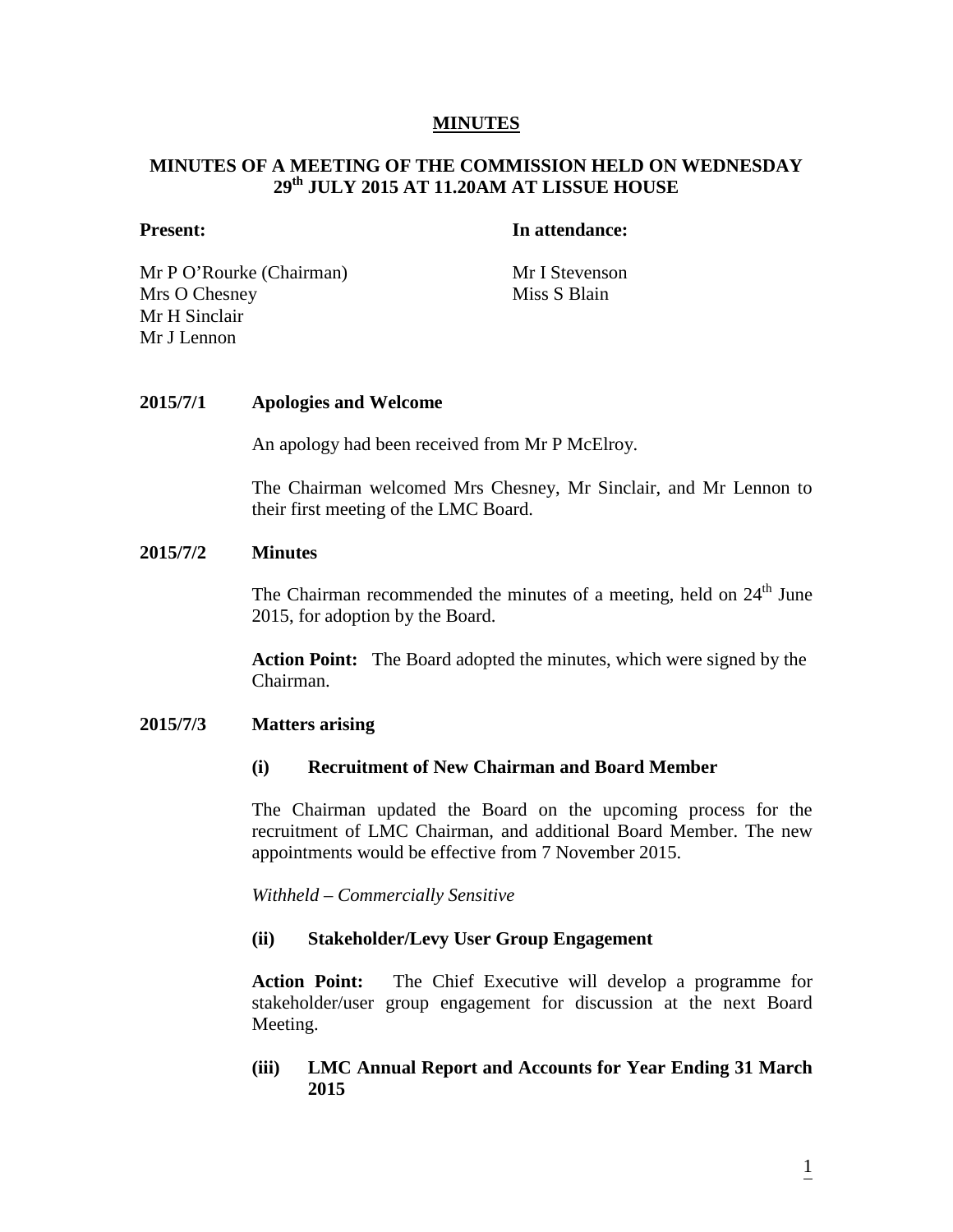The Chief Executive reported that the LMC Annual Report and Accounts for year ended 31 March 2015 were laid in the Northern Ireland Assembly on 3 July 2015, and posted on the LMC Website. Hard Copies of the report have been sent to Board Members.

# **(iv) Correspondence**

The Chief Executive confirmed that responses had been sent, as agreed, at the previous Board Meeting.

## **(v) Risk Management**

The Chief Executive had advised Mrs C McMaster (DARD) of the Board's wishes regarding the terms of appointment of the new LMC Chairman.

## **2015/7/4 Chairman's Report**

The Chairman reported on meetings he had attended since the last Board meeting.

## **2015/7/5 Chief Executive's Report**

The Chief Executive circulated a handout to board members identifying key strategic issues over the next few years. The Chief Executive gave further detail on the issues listed, and the Board recognised the challenges which may face LMC.

## **2015/7/6 Revised LMC Retention and Disposal Schedule (for approval)**

The Chief Executive indicated that further changes had been made to the schedule.

**Action Point:** The Board approved the revised LMC Retention and Disposal Schedule.

# **2015/7/7 Audit and Risk Assurance Committee Terms of Reference (for review)**

**Action Point:** The Board will appoint new members to the Audit and Risk Assurance Committee at the next Board Meeting.

#### **2015/7/8 First Quarter 2015/16 Business Monitor**

**Action Point:** The Business Monitor was noted by the Board.